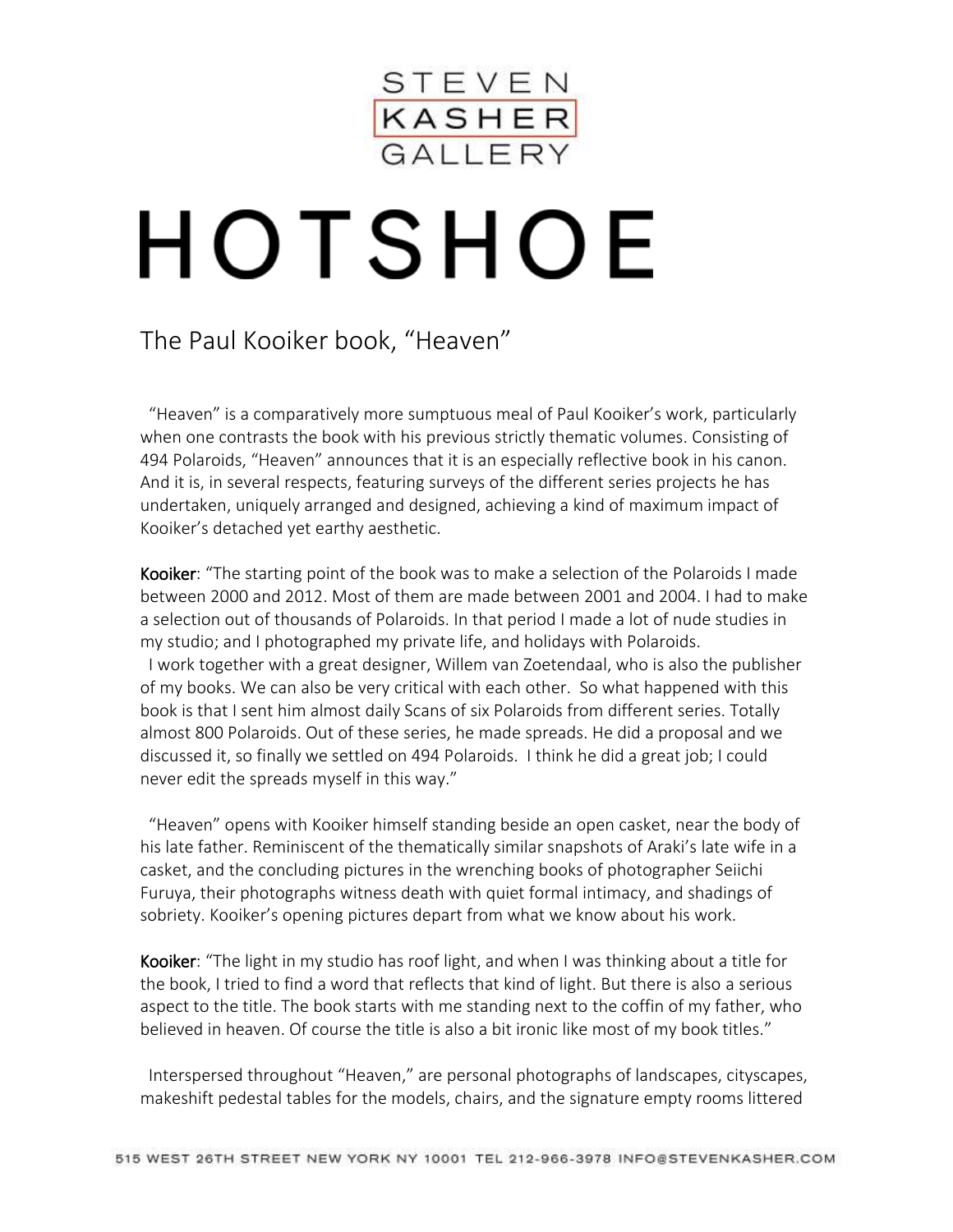

with discarded Polaroid strips. The inclusion of such images in a volume permeated by eccentrically posed robustly built women with flesh so palpably rendered that their bodies attain an artless poetic grandeur, enhances the casual abstraction underlying the book.

Hotshoe: "Do you insert the pictures of furniture, landscape, and architecture to disrupt the flow of nudes, or to broaden the visual scope of "Heaven"? Does the inclusion of such content contribute to a more abstract conception of the book?

Kooiker: "Yes, but also to show the way I look at things, for example my interest in fountains can be as strong as that for the nudes.

 I like very much to photograph my studio before a model arrives and also after the model has left I like to shoot the space. I am not interested in a single beautiful image; I always need more images to tell my story. Because of that I can then use images, which are wrong, ugly, out of focus, too dark, …etc. etc. That's exciting for me to play with the medium of photography and its borders, including the mistakes."

 Although obese women are often seen as pariahs in today's fitness culture, Kooiker restores the primal quality of their powerful beauty with his persuasive methods, staging their bodies in site specific poses, that more often than not, are at cool remove from the cliché posturing of much erotica. His matter of fact, low-fi visual style is just one of the techniques he uses to get at the essence of his feelings toward the nude. Ironically, the visual beauty of the nudes done in this style resonates with sensitivity, visual surprise, and an odd rightness. Although the artist is not above creating an erotic picture, he enters this genre of depiction on his own terms, sometimes framing his compositions with a distance between the viewer and the exposed body, which often lies there like a slab, simultaneously a medical image and a sexual photograph, so that the feeling of visual gratification is delayed and dissembled in the same instance, evoking his complicated characterization of "the cliché of the nude."

Kooiker: "I am very interested in the history of nudes, not only in painting, but also in writing, performances, films, etc. The use of larger women is not a conceptual strategy, but I am open to the various readings pertaining to my work. I am always the same photographer but I like to play with different styles in photography."

Hotshoe: How do you find or select your female subjects?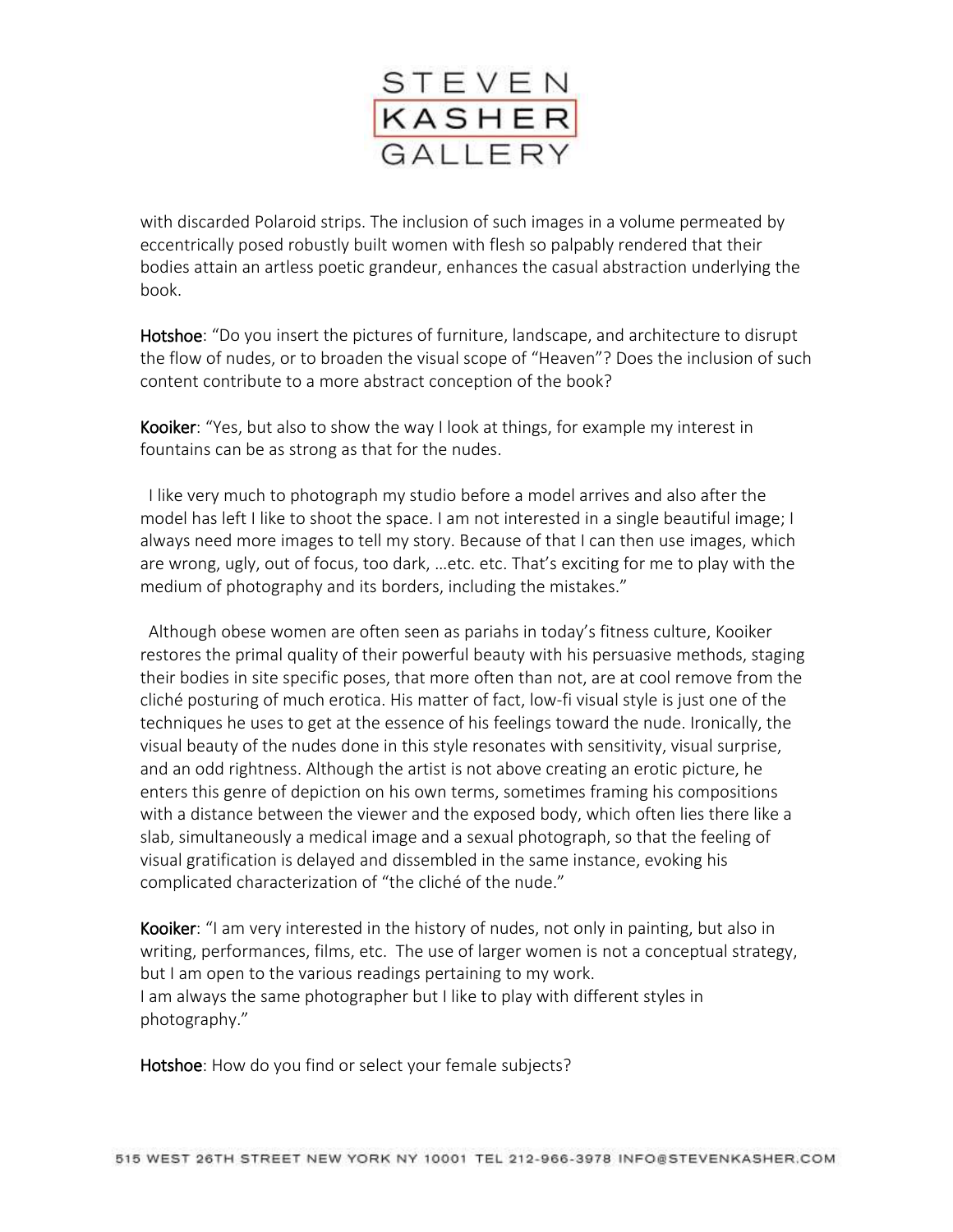

Kooiker: "I use amateur model agencies on the Internet."

Hotshoe: Do your models simply assume specific positions naturally, or are they heavily directed until they take a position that looks the way you want?

Kooiker: "I direct them extensively."

 Kooiker's aesthetic of the buttocks, and to a slightly lesser extent, of the breasts, are familiar stereotypes, and represent the locus of appeal in various forms of sensual taste. One can almost hear the vernacular remarks lewdly enunciated in the populist readings of his pictures. It is therefore, all the more fascinating culturally to see his work in the context of a gallery or museum show, where words such as "problematic" or "objectifying" are inevitably attributed to the fixated quality of his perception. Reading through some of his previous interviews, I have the impression that he expects, or even welcomes these stigmatizing terms, if for no other reason, than that this is the academic art language routinely deployed toward art that loiters in the hedonistic sphere, where his photographs exhibit their most controversial strengths.

Hotshoe: Is there an underlying fetishism in your choice of physical types?

Kooiker: "Sometimes."

Hotshoe: Is your intention to pervert the audience into finding pleasure in the physical types that predominate in your work, or are you merely intending to complicate their perception of the female form?

Kooiker: "Both, I like to play with my audience, they have to think 'what am I looking at, is it beautiful, ugly, sexy, medical, crime, porn,' etc."

 Why Kooiker has been able to navigate his art within the art system is perhaps a conundrum, possibly the result of his focus on pure forms that still correlate with the reductive classical modernism of say, an Edward Weston or Muybridge, or the older more soulful less self-conscious examples in the history of painting. In effect, Kooiker is having his cake and eating it too; because the word "porn" is deflected or used in close association with the truer characterization of his photography as "art."

Hotshoe: Did you choose your models as a conceptual strategy to avoid the prevalent body types that are seen as ideals in our culture? Do you think that your recurrent depiction of large or corpulent women gives a specific signature to your work?